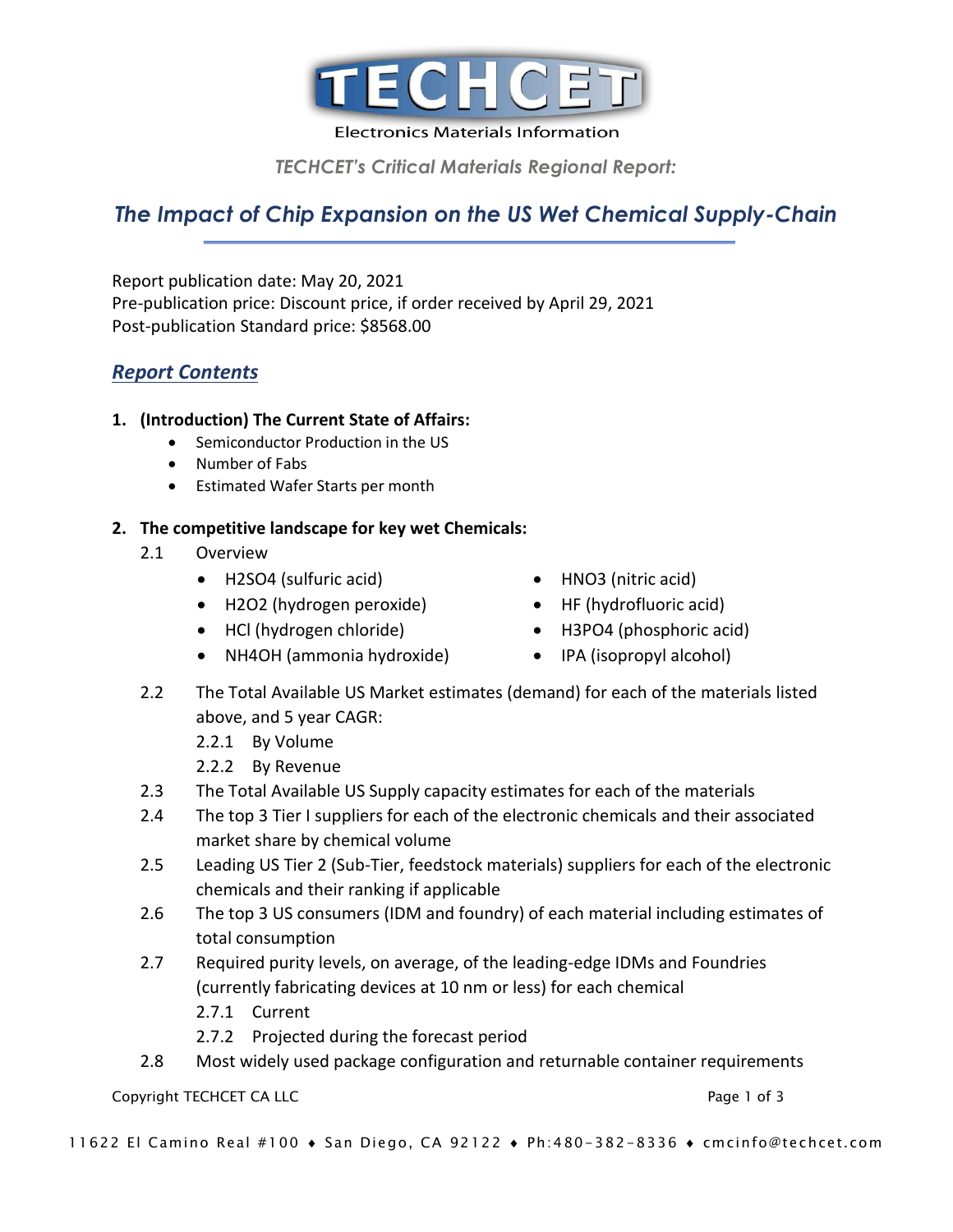- 2.9 Profile of each Tier I (and leading Tier 2) suppliers of the targeted materials, including
	- 2.9.1 Overview of how each Tier I supplier sources the applicable chemical
	- 2.9.2 Whether they manufactured or purchased
	- 2.9.3 Technology in use

#### **3 Pending and Anticipated Changes**

- 3.1 Fab expansions
	- 3.1.1 By Type of device and technology node
	- 3.1.2 By Location
- 3.2 Changes in Bulk Chemical Purity requirements
- 3.3 Lingering effects of the Pandemic
- 3.4 Impact of the American Foundries Act
- 3.5 Aggressive Expansion by Asian Suppliers
	- 3.5.1 Potential Entrants
	- 3.5.2 Strengths & Weaknesses

#### **4 Supply & Demand Forecasts by chemical types, upside and downsides**

- 4.1 H2SO4 (sulfuric acid)
- 4.2 H2O2 (hydrogen peroxide)
- 4.3 HCl (hydrogen chloride)
- 4.4 NH4OH (ammonia hydroxide)
- 4.5 HNO3 (nitric acid)
- 4.6 HF (hydrofluoric Acid)
- 4.7 H3PO4 (phosphoric acid)
- 4.8 IPA (isopropyl alcohol)

#### **5 Potential Impacts—TECHCET Assessment of Risks and Opportunities**

- 5.1 For IDMs
- 5.2 For Existing and Potential Suppliers

#### © 2021 TECHCET CA LLC Page 2 of 3